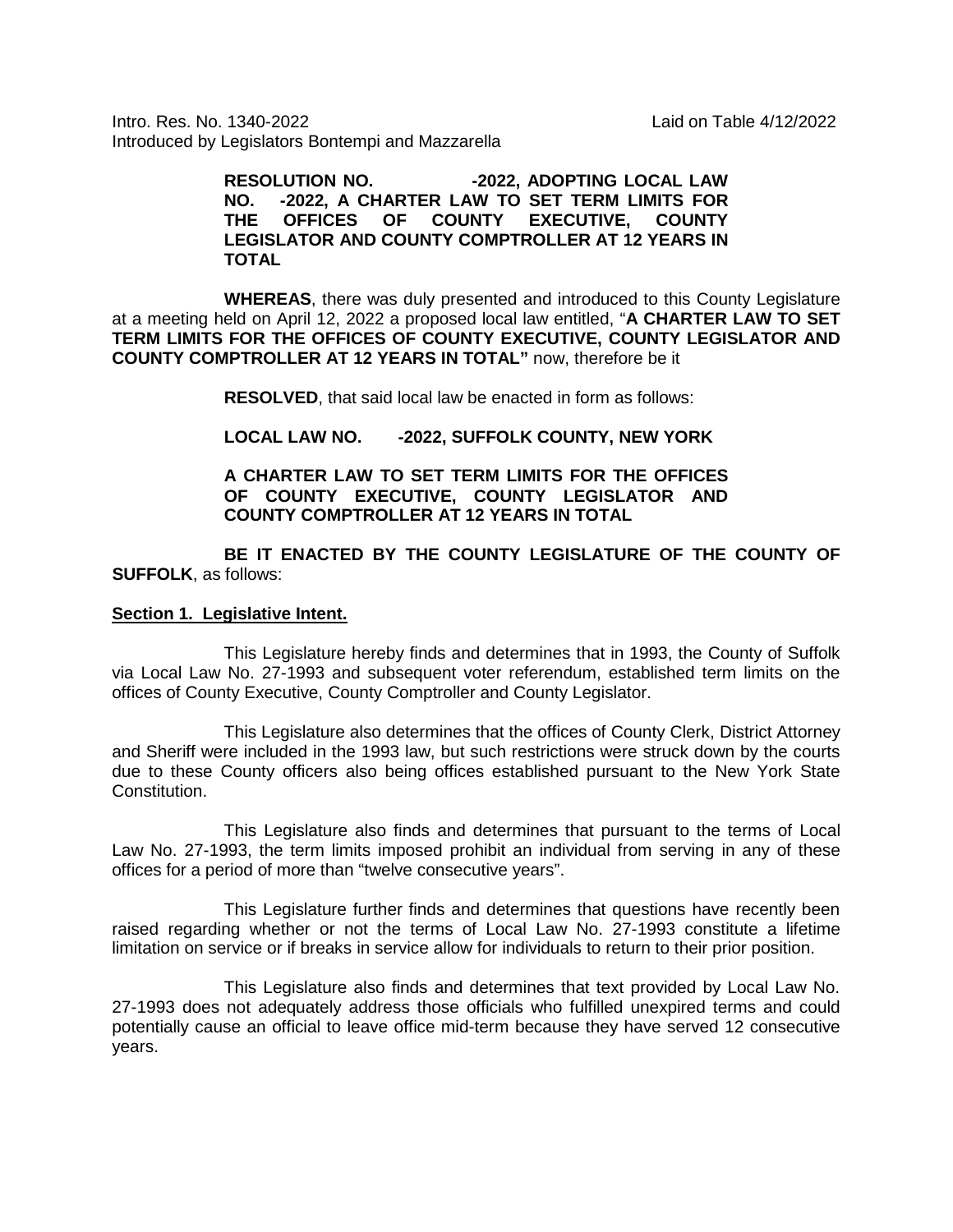This Legislature finds that the question of whether a lifetime limitation should be imposed for the positions of County Executive, County Comptroller or County Legislator should be presented to the electorate for their consideration and ultimate determination.

This Legislature determines that lifetime limitations on service in these offices would provide elected representatives with the time necessary to fulfill their goals in office, while also ensuring that new generations have the ability to enter into public service as elected officials.

Therefore, the purpose of this law is to amend the SUFFOLK COUNTY CHARTER to clarify that term limits for the office of County Executive, County Comptroller and County Legislator are for a total period of 12 years in an individual's lifetime.

# **Section 2. Amendment.**

I. Section C2-5 of the SUFFOLK COUNTY CHARTER is hereby amended to read as follows:

# **§ C2-5. Term of office for Legislators.**

**\* \* \* \***

- B. No person shall serve as a County Legislator for more than 12 **[**consecutive**]**  years, whether consecutive or non-consecutive.
- C. For the purposes of this section, when calculating the number of years served:
	- (1) Where a legislator serves part of a term to which the Legislator was elected as a result of the legislator resigning, being removed, or otherwise failing to serve the full term to which the legislator was elected, the length of the full term shall be used in calculating the number of years served;
	- (2) A partial legislative term served as a result of a Legislator taking office to fill an unexpired term after a special election or appointment pursuant to Section C2-6 of the SUFFOLK COUNTY CHARTER shall not be used in calculating the total number of years served by a Legislator.
- II. Section C3-6 of the SUFFOLK COUNTY CHARTER is hereby amended to read as follows:

# **§ C3-6. Term of office.**

**\* \* \* \***

- C. No person shall serve as a County Executive for more than 12 [consecutive] years, whether consecutive or non-consecutive.
- D. For the purposes of this section, when calculating the number of terms served:
	- (1) Where a County Executive serves part of a term to which the County Executive was elected as a result of the County Executive resigning,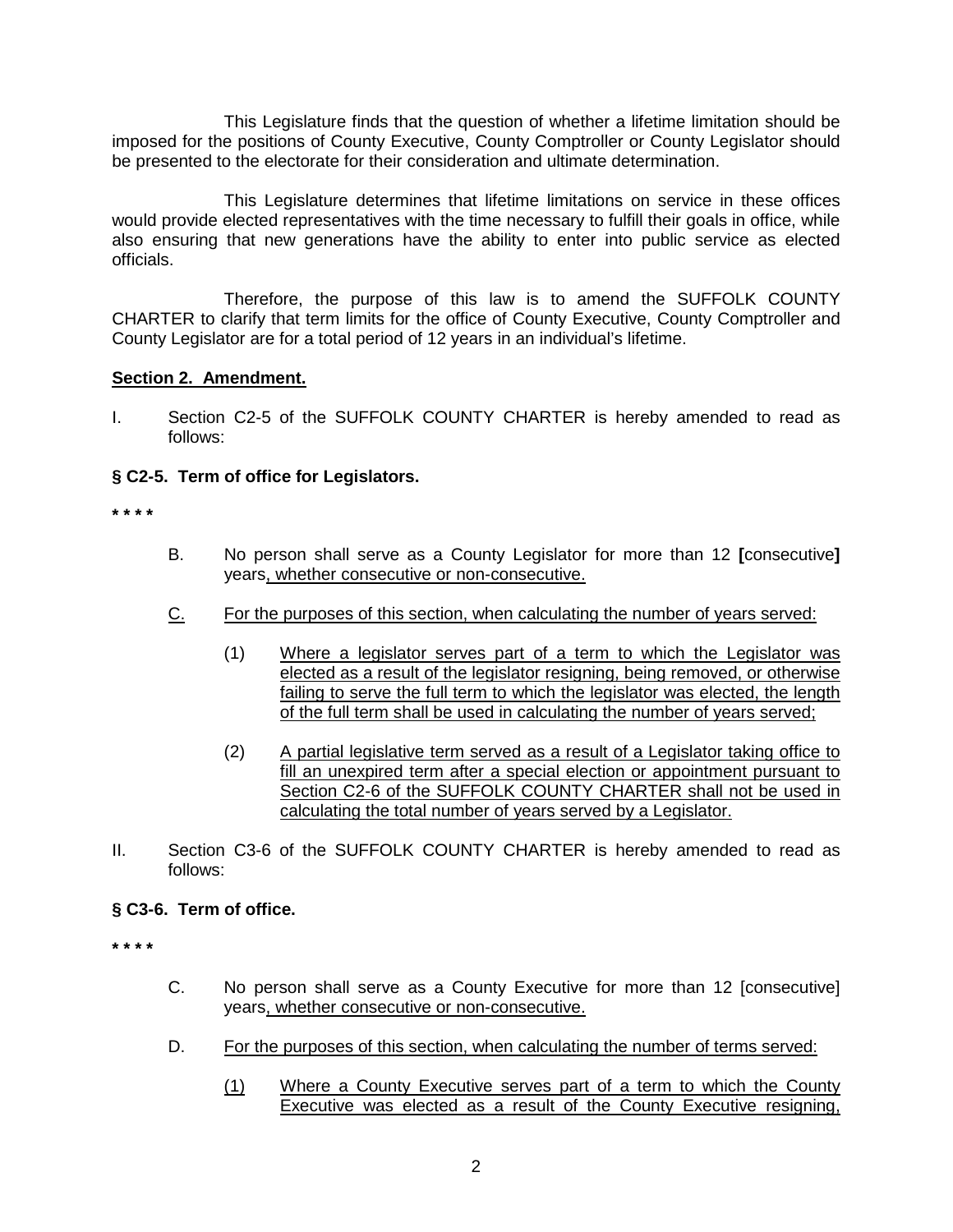being removed, or otherwise failing to serve the full term to which the County Executive was elected, the length of the full term shall be used in calculating the number of years served;

- (2) A partial term served as a result of a County Executive taking office to fill an unexpired term after a special election pursuant to Section C3-10 of the SUFFOLK COUNTY CHARTER shall not be used in calculating the total number of years served by a County Executive.
- III. Section C5-1 of the SUFFOLK COUNTY CHARTER is hereby amended to read as follows:

# **§ C5-1. Department established; Comptroller to be Department head.**

**\* \* \* \***

- (D) No person shall serve as County Comptroller for more than 12 [consecutive] years, whether consecutive or non-consecutive.
- (E) For the purposes of this section, when calculating the number of terms served:
	- (1) Where a County Comptroller serves part of a term to which the County Comptroller was elected as a result of the County Comptroller resigning, being removed, or otherwise failing to serve the full term to which the County Comptroller was elected; the length of the full term shall be used in calculating the number of years served.
	- (2) A partial term served as a result of a County Comptroller taking office to fill an unexpired term after a special election pursuant to Section C5-3 of the SUFFOLK COUNTY CHARTER shall not be used in calculating the total number of years served by a County Comptroller.

# **Section 3. Applicability.**

This law shall apply to the County Executive, all County Legislators and the Comptroller currently in office and shall apply to all subsequent terms of office for County Executive, County Legislator and County Comptroller.

# **Section 4. Severability.**

If any clause, sentence, paragraph, subdivision, section, or part of this law or the application thereof to any person, individual, corporation, firm, partnership, entity, or circumstance shall be adjudged by any court of competent jurisdiction to be invalid or unconstitutional, such order or judgment shall not affect, impair, or invalidate the remainder thereof, but shall be confined in its operation to the clause, sentence, paragraph, subdivision, section, or part of this law, or in its application to the person, individual, corporation, firm, partnership, entity, or circumstance directly involved in the controversy in which such order or judgment shall be rendered.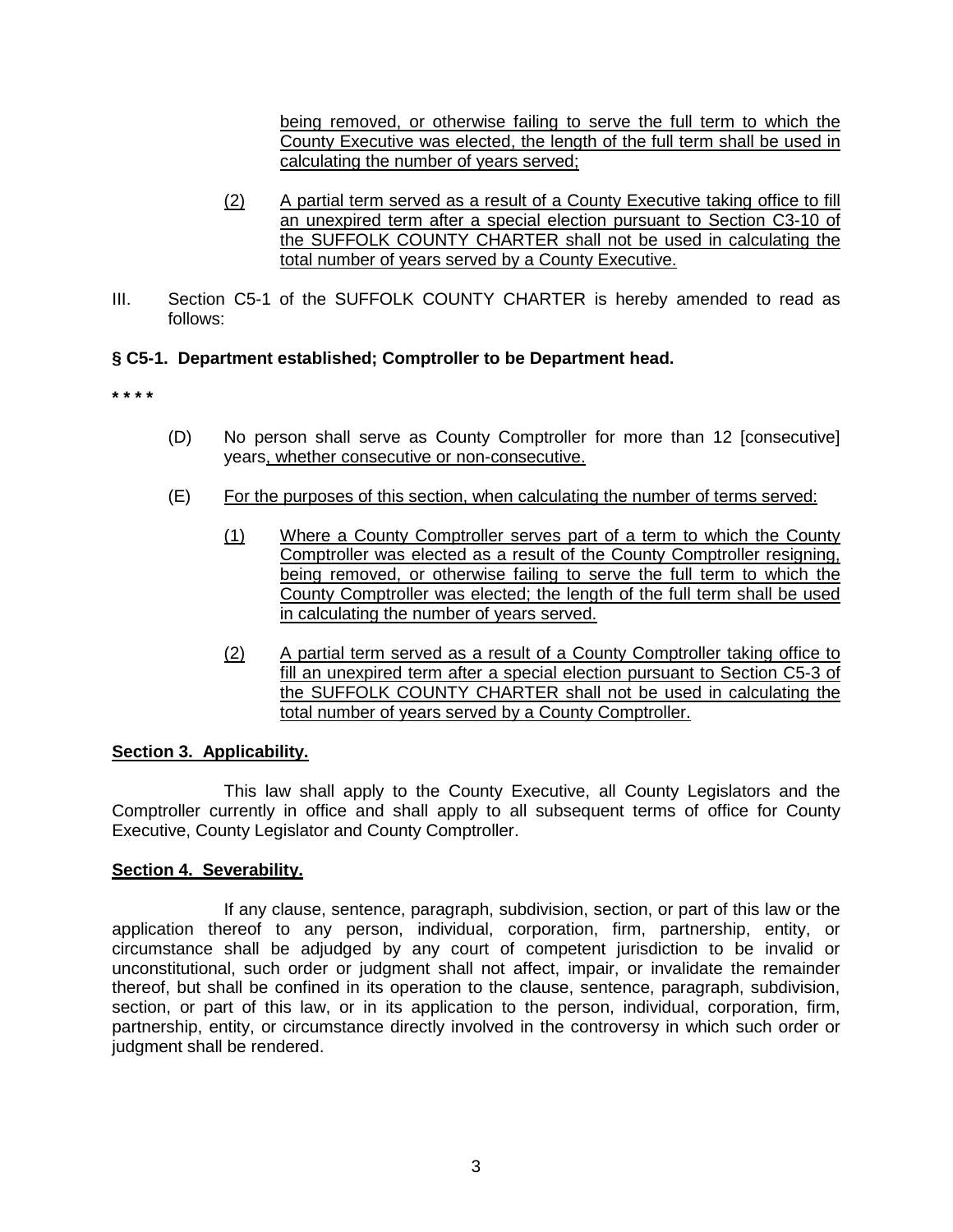#### **Section 5. SEQRA Determination.**

This Legislature, being the State Environmental Quality Review Act (SEQRA) lead agency, hereby finds and determines that this law constitutes a Type II action pursuant to Section 617.5(c)(26), (27) and (33) of Title 6 of the NEW YORK CODE OF RULES AND REGULATIONS (6 NYCRR) and within the meaning of Section 8-0109(2) of the NEW YORK ENVIRONMENTAL CONSERVATION LAW in that the action constitutes routine or continuing administration and management not including new programs or major reordering of priorities that may affect the environment. The Suffolk County Council on Environmental Quality (CEQ) is hereby directed to circulate any appropriate SEQRA notices of determination of non-applicability or non-significance in accordance with this law.

### **Section 6. Form of Proposition.**

The question to be submitted to the electorate pursuant to Section 8 of this law shall read as follows:

### **Shall Resolution No. -2022, Adopting A Charter Law, A CHARTER LAW TO SET TERM LIMITS FOR THE OFFICES OF COUNTY EXECUTIVE, COUNTY LEGISLATOR AND COUNTY COMPTROLLER AT 12 YEARS IN TOTAL, Be Approved?**

# **Section 7. Effective Date.**

This law shall not take effect until the first day of the first fiscal year after its approval by the affirmative vote of a majority of the qualified electors of the County of Suffolk voting upon a proposition for its approval in conformity with the provisions of Sections 23 and 34 of the NEW YORK MUNICIPAL HOME RULE LAW. After approval by the electorate, this law, as well as any other law converted into a mandatory referendum pursuant to Section 34(4) of the NEW YORK MUNICIPAL HOME RULE LAW, by a vote of the County Legislature, may only be amended, modified, repealed, or altered by enactment of an appropriate Charter law subject to mandatory referendum in accordance with prevailing law.

#### **Section 8. Conflicting Referenda.**

In the event that there are other referenda on the ballot, pertaining to or addressing substantially the same issues as are contained in this law, then the provisions of the measure approved by the electorate receiving the greatest number of affirmative votes, shall prevail, and the alternative measure, or measures, as the case may be, shall be deemed null and void.

**[ ]** Brackets denote deletion of existing language.

Underlining denotes addition of new language.